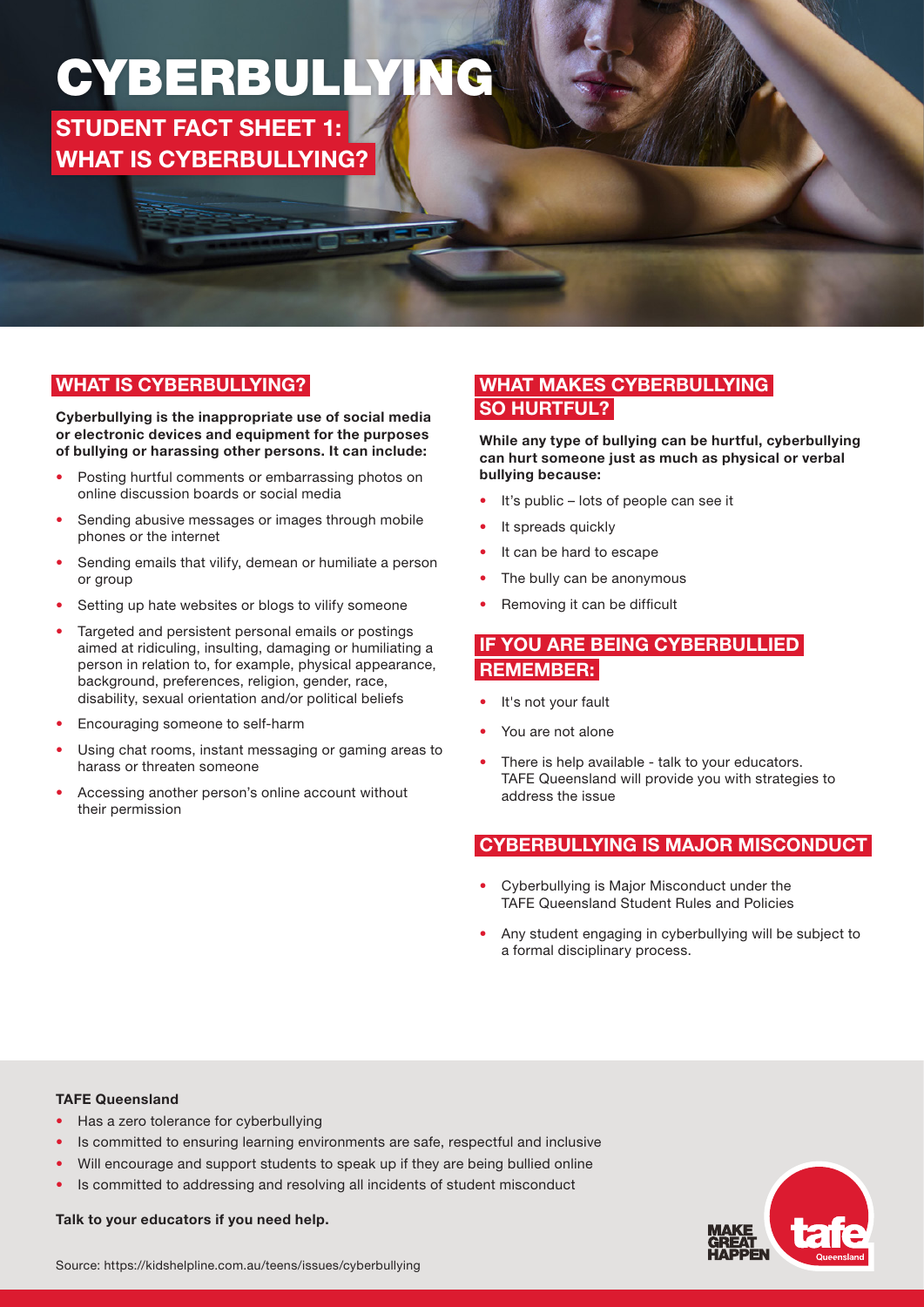## CYBERBULLYING

STUDENT FACT SHEET 2: STEPS FOR DEALING WITH CYBERBULLYING



### TALK TO A TAFE QUEENSLAND EDUCATOR OR STAFF MEMBER:

#### If you are being bullied online you should talk to a TAFE Queensland educator or other staff member.

They will help you with some strategies to deal with the issue. We have summarised the approach you can take below.

## SAVE:

- Save any evidence of the bullying.
- Keep a record of it to support the actions you can take to stop the cyberbullying.

## BLOCK:

- Block future messages or connections with the person undertaking the cyberbullying.
- Don't reply to any bullying targeted at you online. Often people will say hurtful things just to get a reaction, so don't give them the satisfaction. Only if you feel safe, you may let the cyberbully know this is not ok and you want them to stop before blocking them.

## LOG OFF:

- Log off from the messages or sites where the bullying is occurring.
- This will keep you from seeing any future messages. It will be better to talk to TAFE Queensland and agree on your forward approach before logging back on.

## TALK:

Your educator or other staff member will help you have further discussions with a TAFE Queensland counsellor (or other counselling service if you prefer) to provide further support and strategies. You can also refer directly to TAFE Queensland's [Student Support Services](https://tafeqld.edu.au/current-students/student-support-services/index.html) page directly to book an appointment with a counsellor if you prefer.

### COMMENCING A STUDENT MISCONDUCT PROCESS:

If you are being bullied online by a TAFE Queensland student, they are committing Major Misconduct under the TAFE Queensland Student Rules and Policies.

Your educator or other staff member will be able to help you report the incident under TAFE Queensland's Student Misconduct process. Or you can refer directly to the **[Student Misconduct](https://tafeqld.edu.au/about-us/policy-and-governance/policies-and-procedures/student-rules-and-policies/student-misconduct.html?) page to make a report online.** 

TAFE Queensland will ensure that all reports of cyberbullying are treated in a sensitive, fair, and timely manner.

### FURTHER REPORTING:

If the content is on a TAFE Queensland social media site, for example a Connect discussion board, your educator will remove the item immediately.

If the content is on an external social media site you can ask that site to have it removed. If you are having trouble getting it removed, this information will help:

- If you are Under 18 report it at **[eSafety](https://www.esafety.gov.au/report/cyberbullying)**. They can work with you to get the offensive content taken down. They can also point you to [help and support.](https://www.esafety.gov.au/about-us/counselling-support-services)
- If you are over 18, select this link for information: [adult cyber abuse](https://www.esafety.gov.au/key-issues/adult-cyber-abuse).

#### TAFE Queensland

- Has a zero tolerance for cyberbullying
- Is committed to ensuring learning environments are safe, respectful and inclusive
- Will encourage and support students to speak up if they are being bullied online
- Is committed to addressing and resolving all incidents of student misconduct

#### Talk to your educators if you need help.

Sources: https://kidshelpline.com.au/young-adults/issues/cyberbullying https://www.esafety.gov.au/young-people/cyberbullying